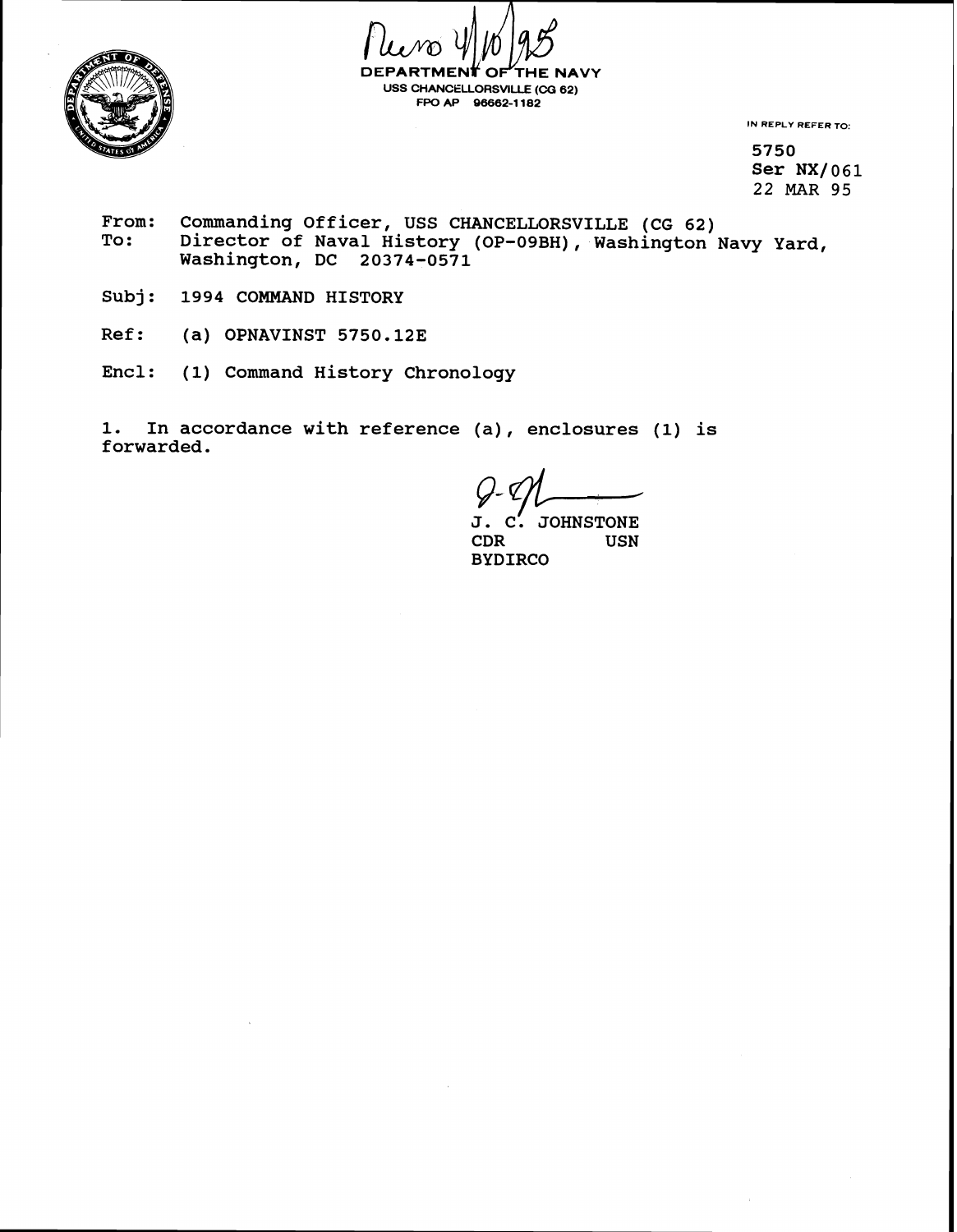## USS CHANCELLORSVILLE (CG-62) **1994** KEY CHRQNOLOGICAL EVENTS

 $\mathcal{L}$ 

 $\sim$ 

| <b>DATE</b> |                 | <b>EVENT</b>                                                                    |
|-------------|-----------------|---------------------------------------------------------------------------------|
| 1 Jan       |                 | Continue Second Christmas Leave Period.                                         |
| 06 Jan      |                 | End Second Christmas Leave Period.                                              |
| 13 Jan      |                 | Undocking from National Steel and Shipbuilding<br>Company (NASSCO) Drydock.     |
| $25$ Jan    |                 | EPA visits NASSCO and ship.                                                     |
| 28 Jan      |                 | Commander Cruiser Destroyer Group Five visits<br>Tiffany Elementary School.     |
| 07 Feb      |                 | Light Off Assessment                                                            |
| 10 Feb      |                 | Underway for Sea Trials (SoCal).                                                |
| 11 Feb      |                 | Inport San Diego.                                                               |
| 14 Feb      |                 | Complete DSRA 2.                                                                |
| 08 Mar      |                 | VADM Martin visits ship.                                                        |
| 14 Mar      |                 | CIC Officer Course tours ship.                                                  |
| 15 Mar      |                 | Underway, type training (SoCal).                                                |
| 17 Mar      |                 | Unrep with USNS GUADALUPE                                                       |
| 18 Mar      |                 | Inport San Deigo.                                                               |
| 21 Mar      |                 | Begin CART Phase II.                                                            |
|             | 24 Mar          | Underway for CART Phase II (SoCal).                                             |
|             | 25 Mar          | Inport San Diego. Completion of CART Phase II.                                  |
|             | 26 Mar          | Nuclear Power Candidate tour of ship.                                           |
|             | $04$ Apr $\sim$ | Underway, enroute to Seal Beach, CA.,<br>for weapons onload. Inport Seal Beach. |
|             | 05 Apr          | Begin weapons onload, Seal Beach, CA.                                           |
|             | 07 Apr          | Underway, enroute to San Diego. Ship's Award<br>Ceremony.                       |
|             | 08 Apr          | Inport San Diego.                                                               |
|             | 15 Apr          | TRW representatives tour ship.                                                  |

Enclosure **(1)**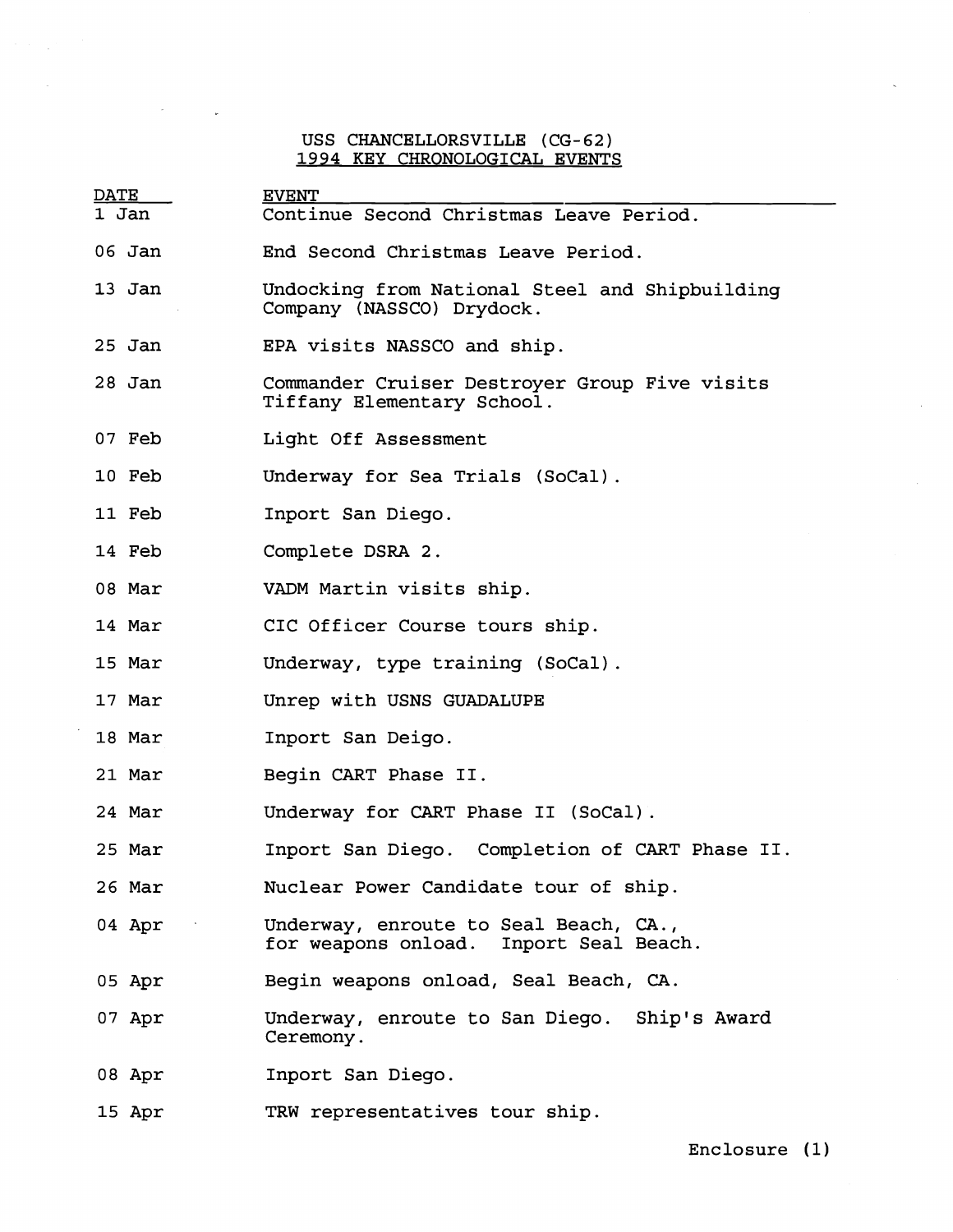- 25 Apr Tailored Ship Training Assessment Phase I Begins (Inport). Dockside UNREP Simulator training.
- 02 May Underway for Tailored Ship Training Assessment (TSTA) Phase I (SoCal) .
- 03 May MissilEx at NAWC (SM-2).
- 06 May Inport San Diego.
- 09 May Underway for Tailored Ship Training Assessment (TSTA) Phase I (SoCal) .
- 13 May Inport San Deigo.
- 16 May Underway for Tailored Ship Training Assessment (TSTA) Phase I (SoCal) .
- 20 May Inport San Diego.
- 27 May Four Ensigns are frocked to Lieutenant (Junior Grade) .
- 30 May First Group of Midshipman arrive, six Second Class Midshipman.
- 1 Jun RADM Yakely, Commander Carrier Group Seven, Embarks.
- 2 Jun Underway for Comptuex 94-91'; Enroute Portland for Portland Rose Festival.
- 06 Jun Inport Longview, OR.
- 07 Jun Underway, arrive Portland, OR. for Rose Festival.
- 08 Jun Special Tours for Robert Gray School, Holiday Senior Citizens, River Mill Grade School, Educators and Boy Scout Troop 351 are given.
- 09 Jun **KATV** Portland broadcasts part of morning show from ship. Special tours for Glenco Elementary, Mill City Grade School and SW Portland Rotary Club are given. Portland Rose Festival Golf Tournament. Team from CHANCELLORSVILLE, headed by Executive Officer, tasks First Place.
- 10 Jun Breakfast for Miss USA Oregon/Miss Teen USA Oregon hosted in wardroom. Special tours for Beaver Special tours for Beaver Acres School, Bethany Grade School and Chelhalem School. Friends of Chancellorsville make special presentation to Commanding Officer.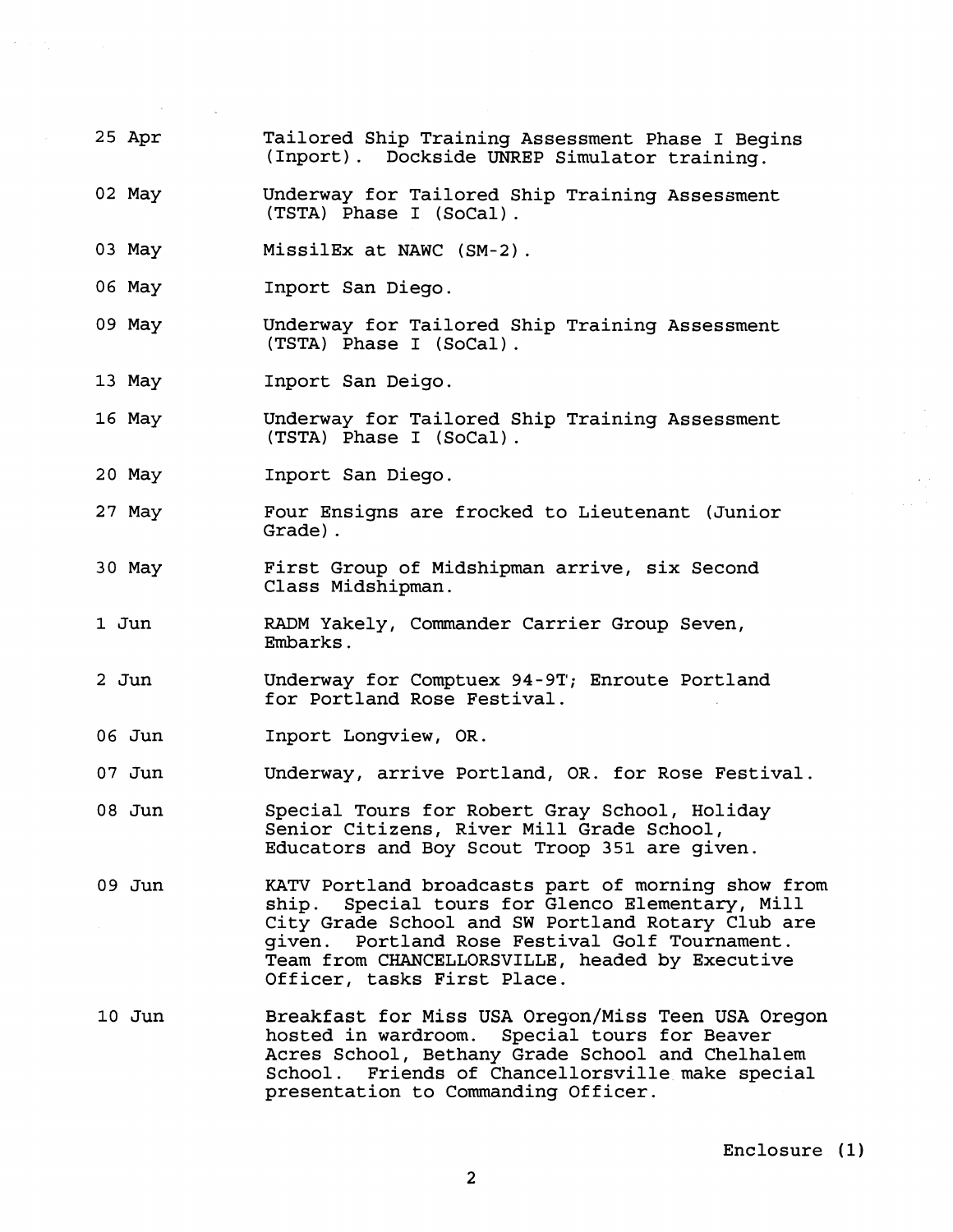- **11** Jun Governor hosts breakfast in wardroom. Rose Festival Reception onboard hosted by RADM Yakely.
- **13** Jun Rose Festival Finishes, Underway for San Diego.
- **17** Jun Inport San Diego. Frocking ceremony for crew.
- **18** Jun Reserve Intelligence Officer tour.
- **19** Jun Tiffany Elementary tour.
- **2 0** Jun Tailored Ships Training Assessment (TSTA) Phase **I1**  (Inport) .
- **2 1** Jun RADM Blair, Commander Cruiser Destroyer Group Five, visits ship.
- **24** Jun Second Group of Midshipman arrive, four First Class Midshipman, two are female.
- **2 7** Jun Underway for Tailored Ships Training Assessment (TSTA) Phase **I1** (SoCal)'.
- **01** Jul Inport San Diego
- **05** Jul Underway for Tailored Ships Training Assessment (TSTA) Phase I1 (SoCal) .
- **08** Jul Inport San Diego. First group of Midshipman depart.
- **09** Jul Nuclear Power Candidates tour ship.
- **10** Jul Third group of Midshipman arrive, six Second Class Midshipman.
- **11** Jul Underway for Tailored Ships Training Assessment (TSTA) Phase I1 (SoCal) .
- **15** Jul Inport San
- **2 0** Jul Underway for OPPE Rehearsal (SoCal).
- **22** Jul Second group of Midshipman depart. Ship Hosts dinner for guests of the Secretary of the Navy.
- **24** Jul Fourth group of Midshipman arrive, four First Class Midshipman.
- **25** Jul CORTRAMID visit to ship.
- **02** Aug OPPE begins (Inport) .
- **03** Aug Underway OPPE (SoCal) .

Enclosure **(1** )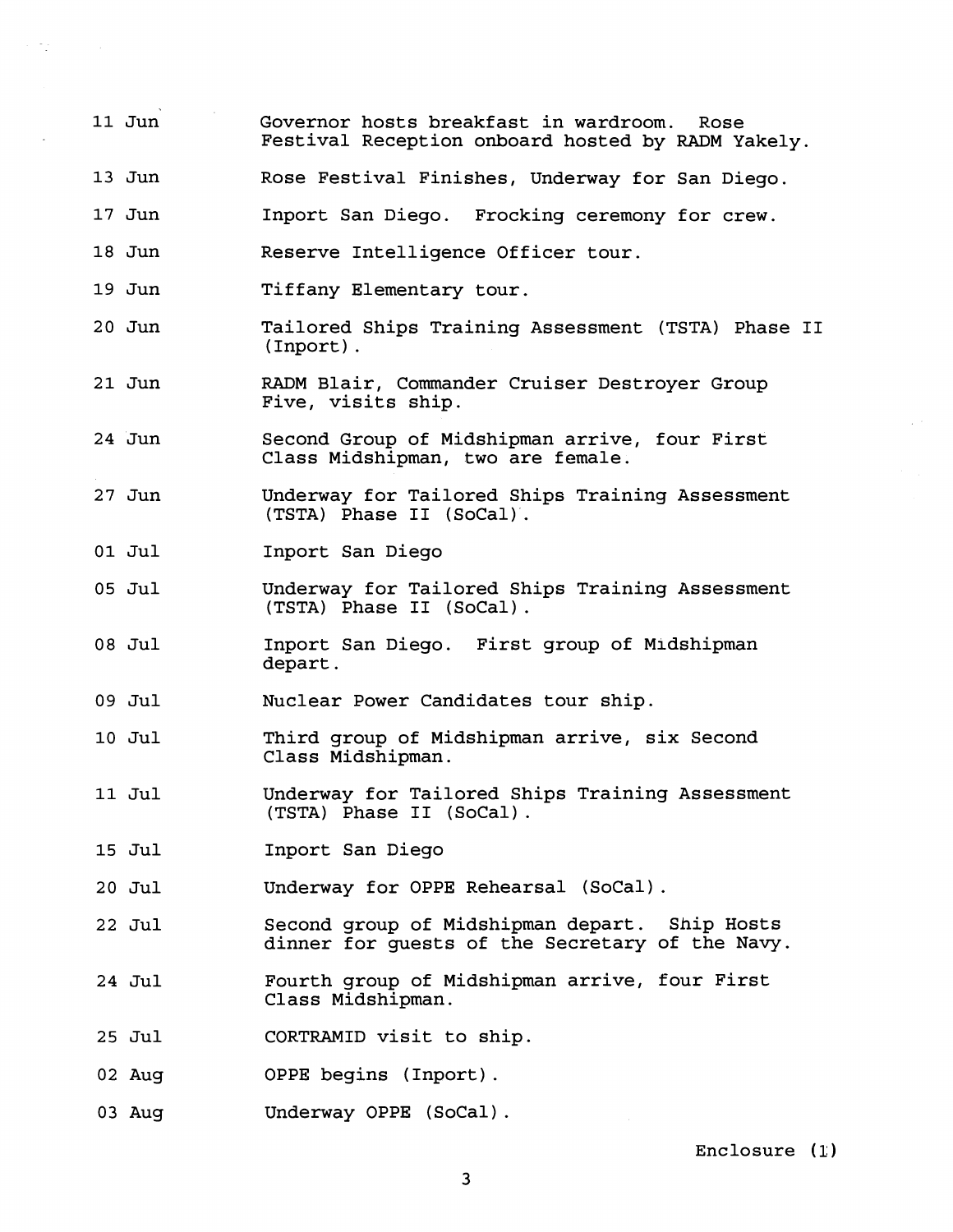- 04 Aug OPPE Completed. Inport San Diego.
- 08 Aug Underway for CORTRAMID (SoCal) .
- 09 Aug Tailored Ships Training Assessment (TSTA) Phase I11 (Inport) .
- 11 Aug Awards Ceremony. Civil Engineering Corps (CEC) members visit ship.
- 15 Aug Underway for Tailored Ships Training Assessment<br>(TSTA) Phase III (SoCal). Beginning of week for Leaders to Sea.
- 17 Aug MissilEx at NAWC (SM-2) .
- 19 Aug Inport San Diego. Third and Fourth group of Midshipman depart.
- 20 Aug Ship hosts reunion for USS TOPEKA.
- 23 Aug Tailored Ships Training Assessment (TSTA) Phase I11 (Inport) .
- 27 Aug Underway for Family Day Cruise (SoCal) .
- 29 Aug Underway for Tailored Ships Training Assessment (TSTA) Phase I11 (SoCal) .
- 30 Aug Unrep with USS WILLAMETTE
- 01 Sep Inport San Diego.
- 07 Sep Cruise Missile Tactical Qualification begins.
- 09 Sep Cruise Missile Tactical Qualification ends.
- 12 Sep Underway for Final Evaluation Period - FEP (SoCal) .
- 14 Sep MissilEx at NAWC (SM-2) .
- 15 Sep Unrep with USNS GUADALUPE.
- 16 Sep Inport San Diego. FEP Scenario ends. Ambassador for the People's Republic of China visits ship.
- 17 Sep Ship's operational commander becomes Commander Third Fleet.
- 22 Sep Tour given for pilots from NAS Miramar.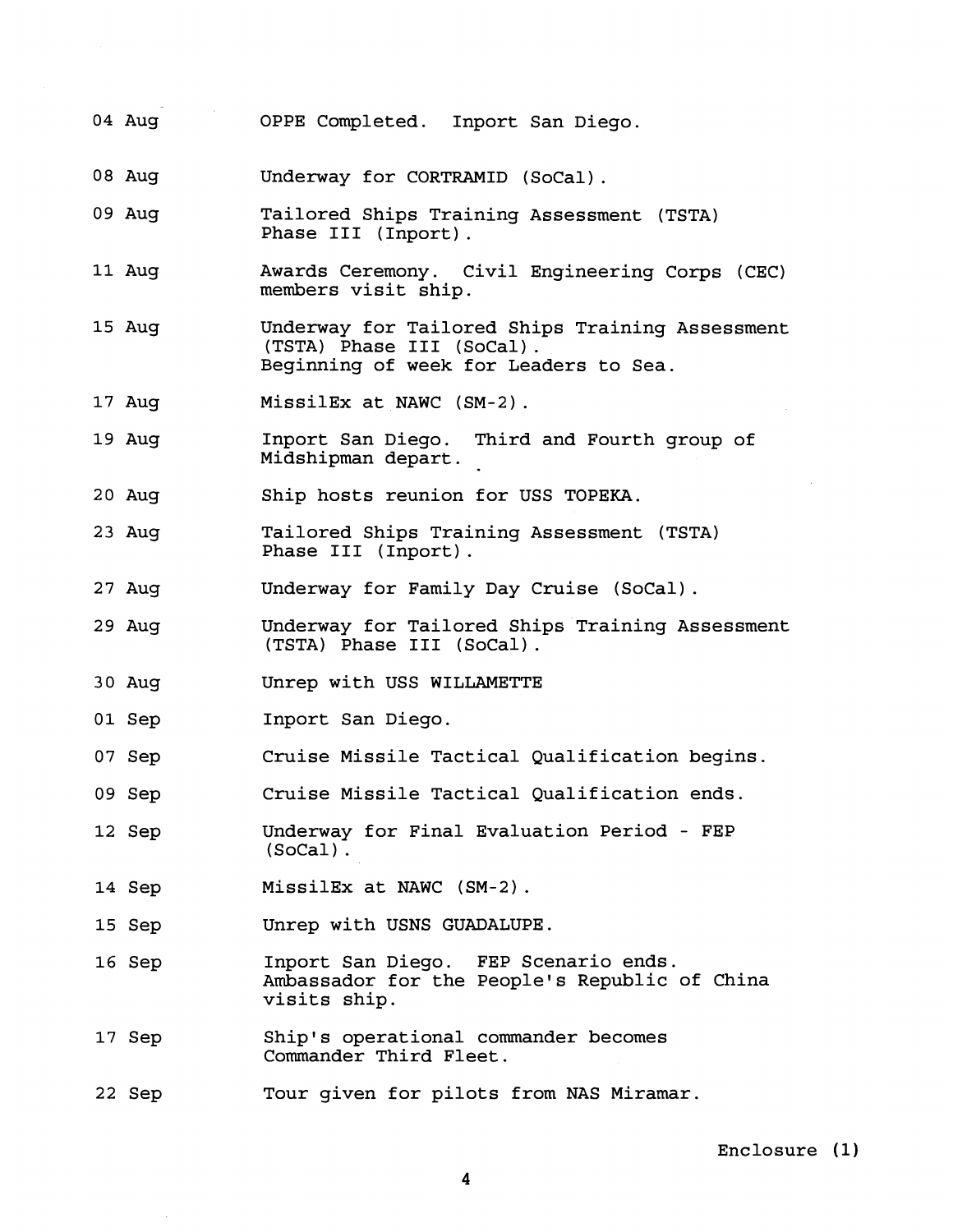- 26 Sep Ship begins Logistics Management Assessment (LMA).
- 28 Sep Ship completes LMA.
- 03 Oct Master Chief Petty Officer of the Navy visits ship.
- 04 Oct Meadows School from Las Vegas, **NV,** visits ship.
- 06 Oct Association of Naval Aviation, Dessert Storm Squadron, visits ship. Ship participates in Naval Base San Diego's Sunset Salute.
- 12 Oct Film crew from The Nashville Network (TNN) comes aboard to film clips for their show American Skvline .
- 13 Oct Ship holds pre-deployment fair.
- 14 Oct Students from the Tactical Action Officer (TAO) course visit ship.

15 Oct Nuclear Power Candidates visit ship.

- 18 Oct News crew from KUSI broadcasts live portions of the morning news centering on the official CHANCELLORSVILLE flag - the San Diego Chargers Flag.
- 25 Oct Underway for COMPTUEX 95-1A (SoCal) .
- 26 Oct Naval Gunfire Support FIREX I (San Clemente) .
- 28 Oct Unrep with USNS YUKON.
- 01 Nov Unrep with USNS YUKON and USS ABRAHAM LINCOLN.

04 Nov USS CHANCELLORSVILLE's Birthday.

11 Nov Inport San Francisco, CA - Port Visit.

- 16 Nov Underway, enroute San Diego.
- 17 Nov Inport San Deigo.
- 22 Nov Awards Ceremony.
- 23 Nov Ship's Command Master Chief, STGCM Lloyd, retires.
- 02 Dec Ship's Christmas party at the U.S. Grant Hotel.

10 Dec Children's Christmas party.

Enclosure (1)